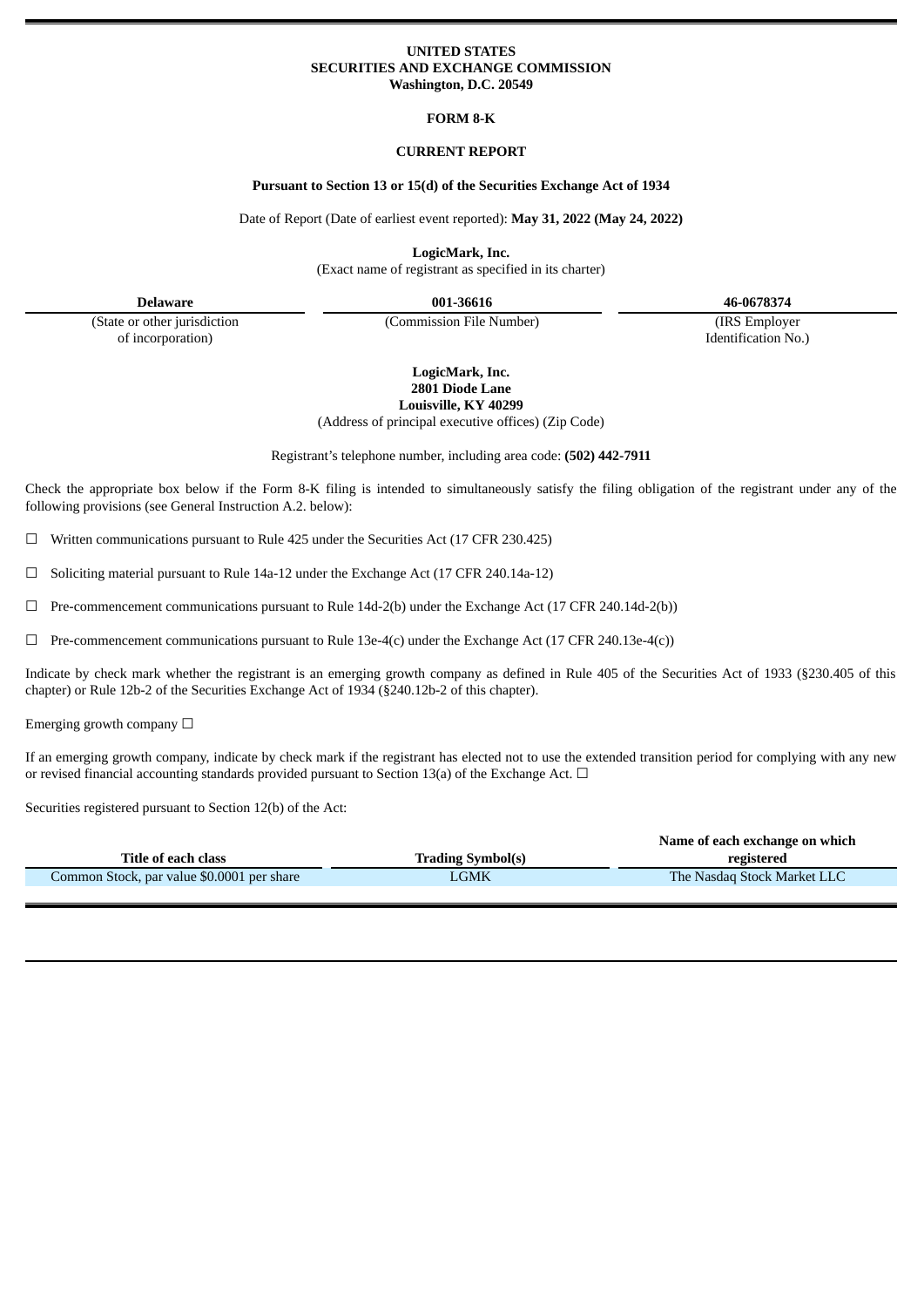# **Item 8.01 Other Events.**

As disclosed in the Current Report on Form 8-K, filed by LogicMark, Inc. (the "Company") with the U.S. Securities and Exchange Commission (the "SEC") on May 23, 2022, the Company's board of directors ("Board") appointed Barbara Gutierrez as a member of the Board.

In connection therewith, on May 24, 2022, the Company issued a press release announcing the appointment of Ms. Gutierrez to the Board, a copy of which is attached hereto as Exhibit 99.1 and incorporated herein by reference.

## *Cautionary Statement Regarding Forward-Looking Statements*

This Current Report on Form 8-K and Exhibit 99.1 contain forward-looking statements. Forward-looking statements include, but are not limited to, statements that express the Company's intentions, beliefs, expectations, strategies, predictions or any other statements related to the Company's future activities, or future events or conditions. These statements are based on current expectations, estimates and projections about the Company's business based, in part, on assumptions made by its management. These statements are not guarantees of future performance and involve risks, uncertainties and assumptions that are difficult to predict. Therefore, actual outcomes and results may differ materially from what is expressed or forecasted in the forwardlooking statements due to numerous factors, including those risks that may be included in documents that the Company files from time to time with the SEC. Any forward-looking statements speak only as of the date on which they are made, and the Company undertakes no obligation to update any forwardlooking statement to reflect events or circumstances after the date of this Current Report on Form 8-K, except as required by law.

# **Item 9.01 Financial Statements and Exhibits.**

(d) Exhibits

**Exhibit**

| ехинон |                                                                             |
|--------|-----------------------------------------------------------------------------|
| No.    | <b>Description</b>                                                          |
| 99.1   | Press release, dated May 24, 2022.                                          |
| 104    | Cover Page Interactive Data File (embedded within the Inline XBRL document) |
|        |                                                                             |

### 1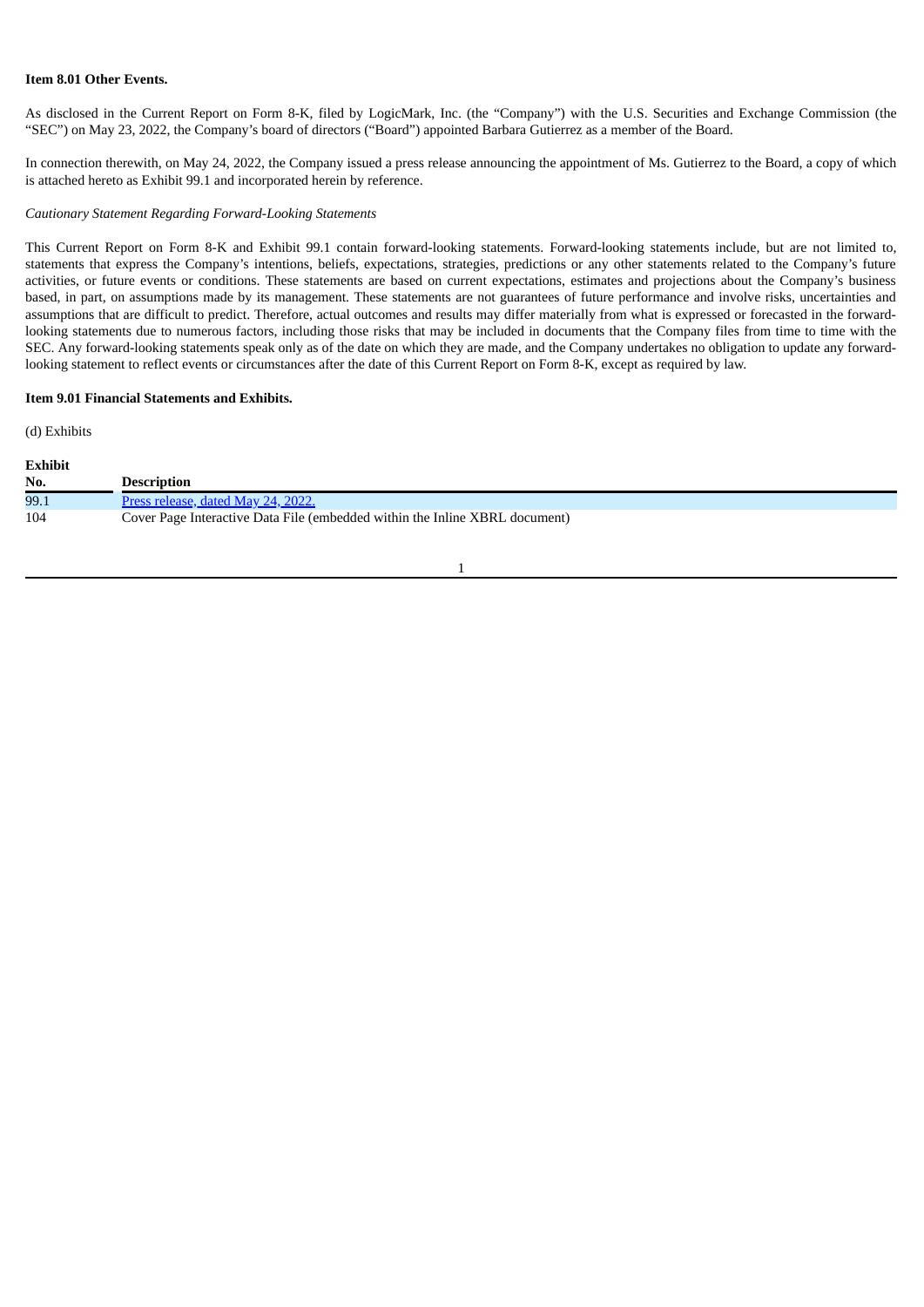# **SIGNATURES**

Pursuant to the requirements of the Securities Exchange Act of 1934, the registrant has duly caused this report to be signed on its behalf by the undersigned hereunto duly authorized.

Date: May 31, 2022 **LogicMark, Inc.**

By: /s/ Chia-Lin Simmons Name: Chia-Lin Simmons Title: Chief Executive Officer